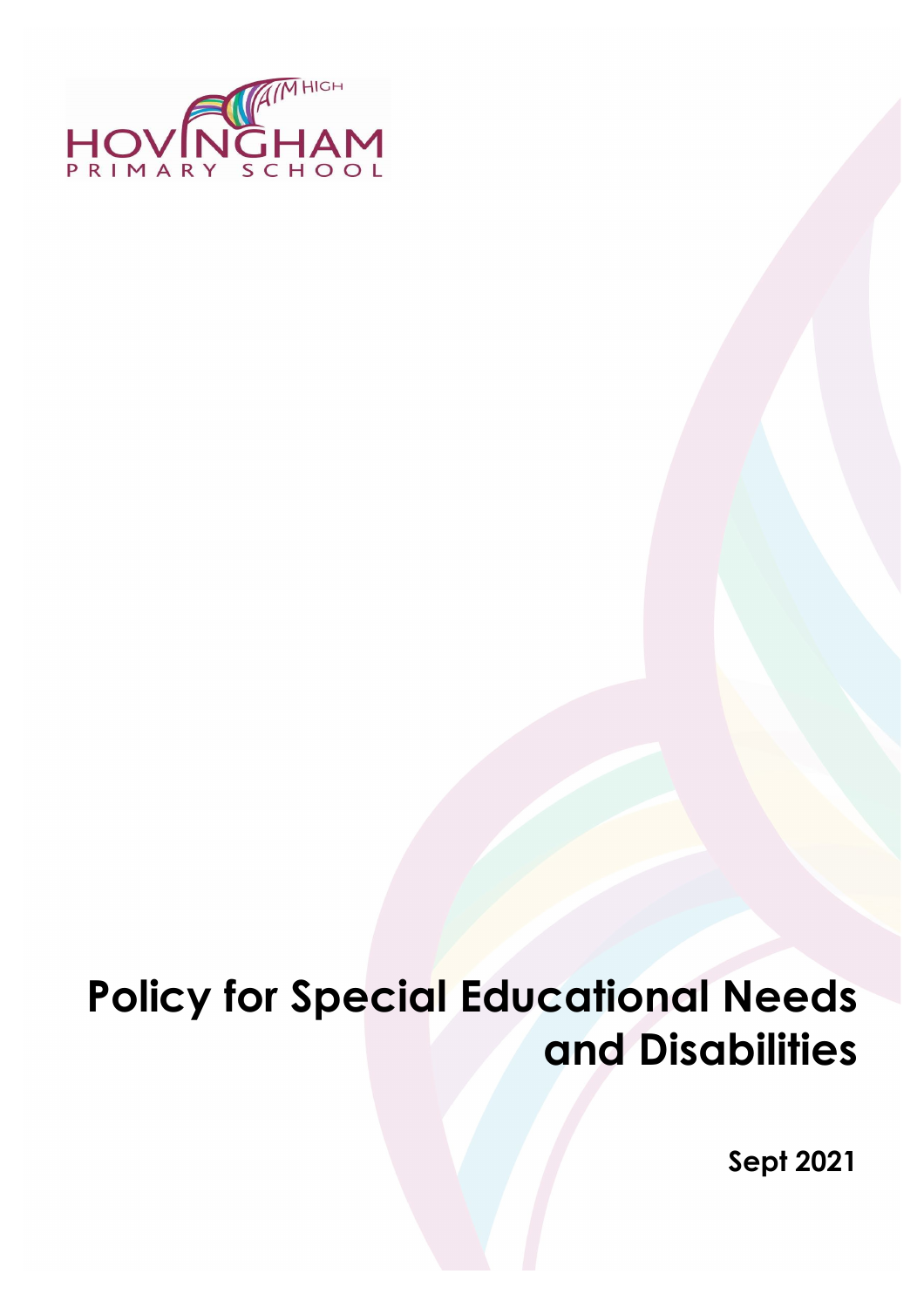#### **Who Are Children With Special Educational Needs and Disabilities?**

A child or young person has SEN if they have a learning difficulty or disability which calls for special educational provision to be made for him or her.

A child of compulsory school age or a young person has a learning difficulty or disability if he or she has a greater difficulty in learning than the majority of others of the same age, or has a disability which prevents or hinders him or her from making use of educational facilities of a kind generally provided for others of the same age in mainstream schools.

#### **Children with English as an Additional Language**

We are aware that many bilingual children, particularly those who are new to English, may have periods of delay in their educational progress where they are learning and developing their use of English. This is a recognised aspect of our children's learning process, the acquisition of English in the learning context. There may well be a 'silent period' when children are new to the country. The school recognises that the acquisition of a second language is *not* to be regarded as a Special Educational Need or a learning difficulty.

#### **Objectives of the Policy**

The vision of education at Hovingham Primary School is one which provides a centre of excellence for our children; one where every child is valued for their individuality, personality and self-worth and one where the success of the children is acknowledged and celebrated.

We believe that, to allow children to achieve their full potential, they need to be in a safe, secure, and work in a stimulating learning environment. We will provide a broad, rich and engaging curriculum where children are inspired by learning that develops and challenges them, and excites their imagination.

Within this, we recognise that there will be a number of children who will have Special Educational Needs and Disabilities. The school fully embraces the principles of inclusion and aims to include and support these children and will cater for their needs through appropriate differentiation and within the constraints of resources. Children with SEND join in the activities of the school together with pupils who do not have SEND, in so far as it is reasonably practical and compatible with the pupil receiving the necessary SEN provision, the efficient education of other children and the effective use of resources. There is a culture of high expectation for all children, including those who have SEND. We aim to make fullest use of our resources to aid the development and education of all children.

Planning for children with Special Educational Needs and Disabilities is an integral part of the whole school curriculum planning. All children work within this framework, meeting the requirements of the National Curriculum, differentiated to an appropriate level. Whenever children appear to be experiencing difficulties within the normal range

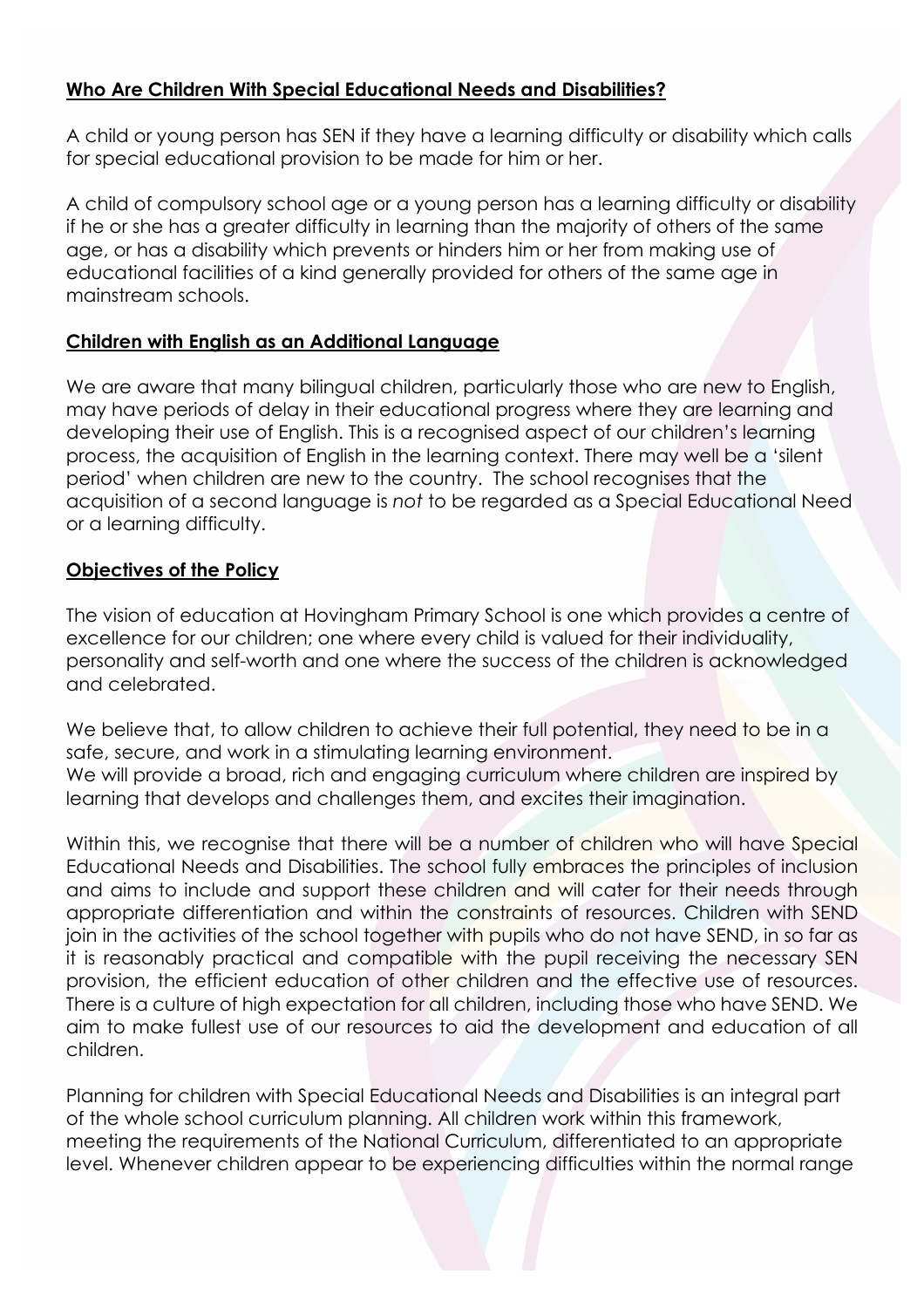of teaching and learning experiences efforts will be made to assess these children individually and to detail appropriate support.

#### **Legislative Compliance**

This policy complies with the guidance given in **Statutory Instrument: Special Educational Needs (Information**) **Regulations (Clause 64).** It has been written as guidance for staff, parents or carers and children with reference to the following guidance documents.

SEN Code of Practice (which takes account of the SEN provisions of the SEN and Disability Act 2001) September 2014

Ofsted Section 5 Inspection Framework January 2014

Equality Act 2010

Education Bill 2011

Children and Families Act 2014

#### **Admission Arrangements**

Admission arrangements for children with SEND are the same as for other children, except in the case of a child with a Statement of SEND / Education Health and Care Plan, where support is required to ensure the safety of that child or others. The head teacher may the wish to delay entry until support is in place.

#### **Inclusion Statement**

The staff at Hovingham Primary School are fully committed to the principles of inclusion for all our children.

- We work hard to achieve inclusion of all children (including vulnerable learners) whilst meeting their individual needs.
- Teachers provide differentiated learning opportunities for all our children within school and provide materials appropriate to children's interests and abilities. This ensures that all children have access to the school curriculum.
- SEN might be an explanation for delayed or slower progress but is not an excuse. We make every effort to narrow the gap in attainment between vulnerable groups of learners and others.
- English as an Additional Language (EAL) is not a Special Educational Need. Differentiated work and individual learning opportunities are provided for children who are learning EAL as part of our provision for vulnerable learners.
- We strive to make a clear distinction between 'underachievement' and special educational needs. We have a responsibility to identify underachieving children and ensure that appropriate interventions are put in place to help these children catch up. Some pupils who have SEN may have lower attainment (though not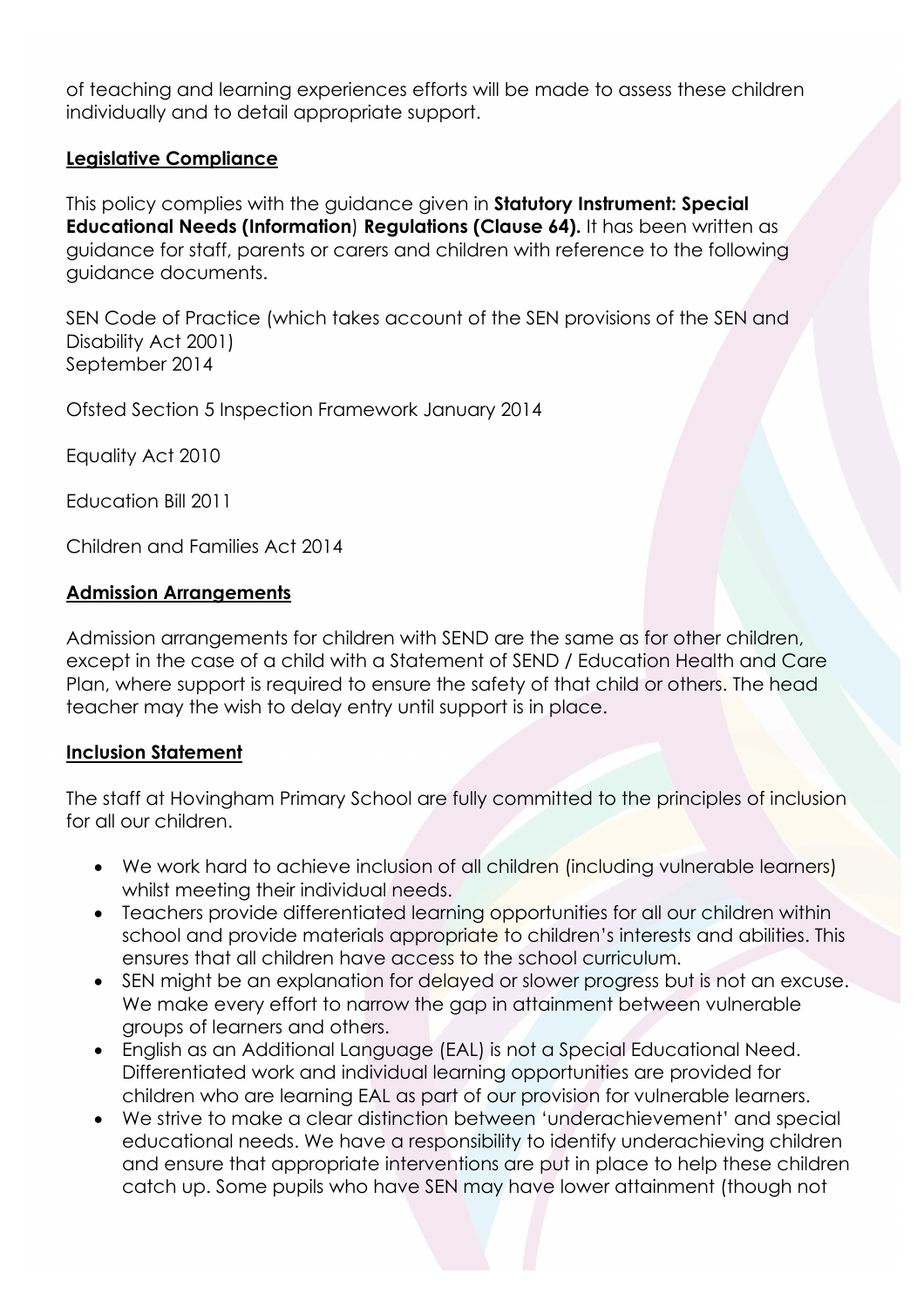necessarily under achievement). It is our responsibility to ensure that children with SEN have the maximum opportunity to attain and achieve in line with their peers. Accurate assessment of need and carefully planned programmes, which addresses causes of any learning difficulty, are essential to the success of these pupils.

## *Pupils with SEN and their level of need and support are assessed. Pupils are then identified within one of three stages.*

#### **STAGE 1 Quality first teaching where activities are differentiated and where appropriate, the use of Wave 2 interventions.**

All learners will have access to Quality First Teaching at Wave One, where principles of inclusion are fully utilised.

#### **Identification and Assessment at Stage 1**

Children's needs should be identified and met as early as possible through:

- The analysis of data, Foundation Stage Profile Good Level of Development (GLD) scores, other whole school pupil progress data e g Classroom Monitor.
- Classroom-based assessment, observations and monitoring arrangements.
- Following up parental concerns.
- Tracking individual children's progress over time.
- Information from previous schools and other outside agencies.
- Liaison with external agencies such as Complex Needs Team, where it is suspected that a special educational need is significant.

Where children are identified as having a special educational need, the school will provide for these additional needs in a variety of ways and might use a combination of approaches to address targets identified for individual pupils e g personalised support plans, differentiated work as part of quality first teaching, bilingual support, small group withdrawal, individual class support, individual withdrawal.

## **STAGE 2 Additional SEND Support**

- Pupils will be offered additional SEND support when it is clear that their needs require intervention which is 'additional to' or 'different from' the welldifferentiated curriculum offered to all pupils in school I.e. they have a special educational need as defined by the SEN Code of Practice 2014.
- It may be that a very small number of pupils on the SEND register will require additional High Needs Top up Funding. An application for this will need to be made to the Local Authority. This may be the case where outside agencies have been involved in assessing the pupil or contributing to their provision. Where the school can evidence that more that £6,000 above the Average Weighted Pupil Unit has or will need to be spent on a pupil within any one financial year, in order to meet his or her special educational needs, an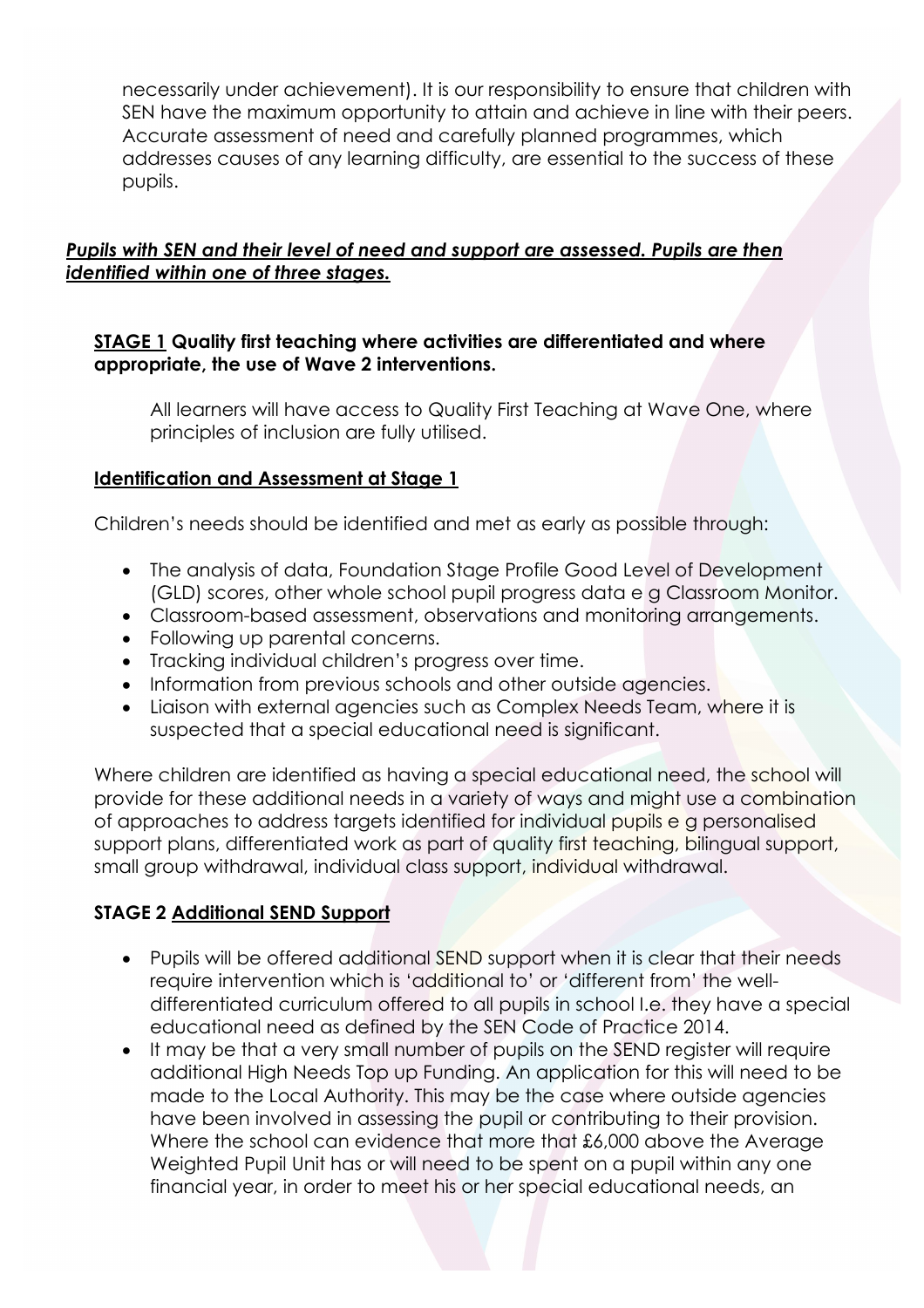application will be made to the Local Authority, with particular regard to the success criteria and SEND Descriptors published as part of the Leeds local offer.

• Where a pupil has a significant, severe and sustained need, it may be necessary to enter a multi-disciplinary assessment process with health and social care in order to consider the need for an Education Health and Care Plan.

Our approach to Individual Support Plans (formerly IEPs) is as follows:

- 1. Support Plans are a planning, teaching and reviewing tool which enables us to focus on particular areas of development for pupils with SEND. They are seen as a working document which can be constantly refined and amended.
- 2. Support Plans will only record that which is *additional to* or *different from* the differentiated curriculum plan which is in place as part of provision for all children. Targets will be very specific to the needs of the child.
- 3. Support Plans will be accessible to all those involved in their implementation – Where possible, pupils should have an understanding and 'ownership of the targets'.
- 4. Support Plans will be monitored and evaluated regularly.
- 5. Support Plans will be reviewed at least half termly by class teachers and termly by the Head of Inclusion.
- 6. Targets will be Specific, Measurable, Achievable, Relevant and Time limited (SMART)
- 7. The focus for Learning Outcomes will be specifically around Learning not what the teacher is going to teach.
- 8. Learning Outcomes will be arrived at through discussion between teacher and Head of Inclusion / SEN Team, discussion with parents/carers/pupil, discussion with another professionals e.g Speech and Language Therapist.

## **STAGE 3 Statement of Special Educational Needs / Education Health and Care Plan**

- Pupils will have access to all arrangements for pupils on the SEN register. They will have an annual review of their Statement / Plan.
- Our school will comply with all local arrangements/procedures when applying for High Needs Block Funding and An Education Health and Care Plan.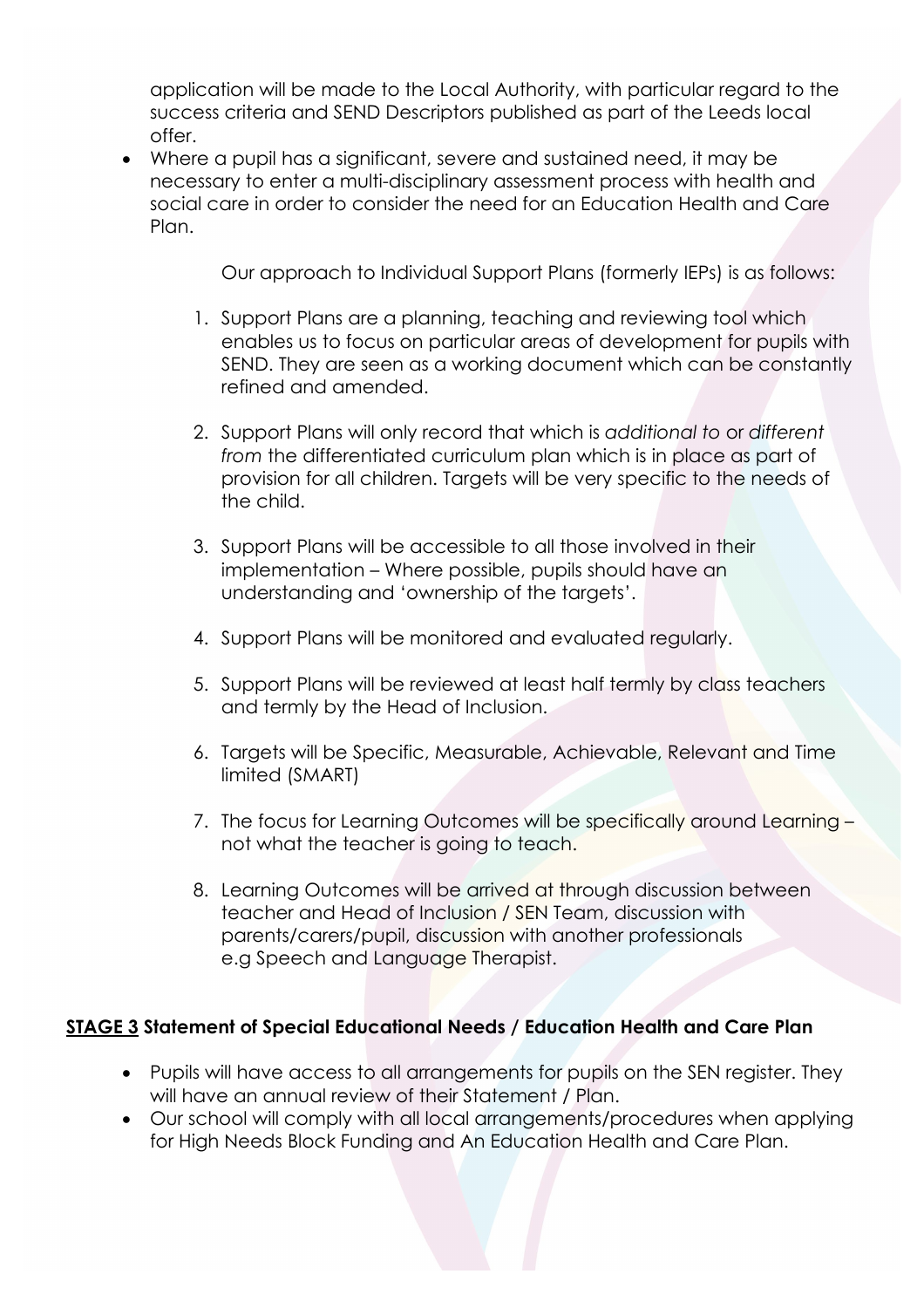#### **Annual Reviews**

There is a formal review meeting for children on full funding and children with a Statement of SEN/EHC plan and this must be held annually or every six months for under-fives. The purpose of this meeting is to get an overall perspective on the child's progress, to monitor and evaluate the provision and amend as necessary.

People invited to the meeting will be parents/carers, pupil (if appropriate), Head of Inclusion/SEN Team, class teacher, support staff and any outside agencies who may be involved with the pupil e.g. Educational Psychologist. All reports will have been sent previously and given to all attendees. If reports have not been sent they must be shared at the meeting. A review report is produced which is signed by the head teacher and submitted to the LEA. It is vital that early links are made between parents, pupil and High school when a child is transitioning into KS3. This is in order to discuss and support the transition process and arrangements for KS3. Additional school visits are essential.

Our school is fully committed to helping and supporting parents/carers. The SEN Team and the Family Team, as part of the school community are able to support in a number of ways including: help with completing forms, providing interpreters, making families and friends feel welcome, listening to and acting upon any concerns or worries.

#### **Monitoring and Evaluation**

The monitoring and evaluation of the effectiveness of our provision for SEND children is carried out in the following ways:

- Lesson observations by Phase SENCO and other school leaders.
- Observation of intervention groups / 1:1 work.
- Ongoing assessment of progress made by intervention groups.
- Scrutiny of planning and children's books.
- Talking to children/Pupil voice.
- Monitoring of SEN Team i.e. support staff etc.
- Informal feedback from staff.
- Pupil voice when setting new targets or reviewing existing ones.
- Pupil progress tracking.
- Monitoring individual targets, evaluating the impact on pupil progress.
- Attendance data and liaison with Family Team.
- Pupil progress meetings with Head teacher.
- Parent Voice.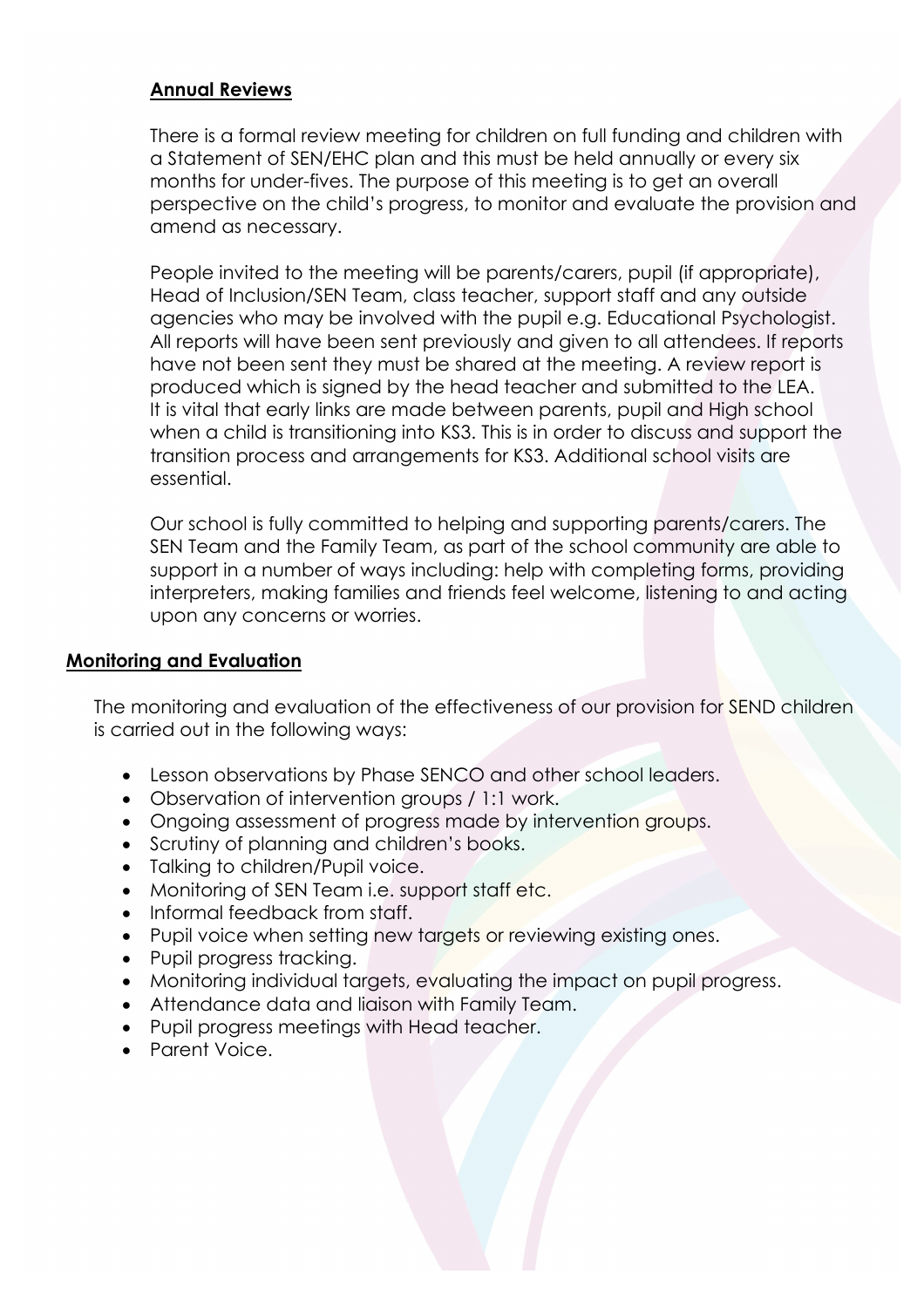# **Staffing**

The following staff are available to help support children with SEND and their families:

- Inclusion Leads Laura Martin, Kate Frankish, Chelsea Freeman, Catherine Atkinson, Lisa Sykes & Shaun Woodward
- SEN Team Collette Speight, Naz Ayub, Naz Hussain, Nav Kaur, Ann Cooper & Haarisah Khan
- SEMH Team Viki Cooper, Tracey Aveyard & Marlon Thompson
- SEND Governor TBC
- Class Teachers
- HLTAs
- Learning Support Assistants
- Speech and Language Therapist Chatterbug

The Family Team:

• Family Support Workers – Saleem Ali, Dita Nedopilova, Amanda Robinson

# **In service training**

Training for staff is an essential aspect of developing effective provision for children with Special Educational Needs.

In order to meet the needs of the children, our staff have access to ongoing training in SEN. All staff, are expected to attend training appropriate to the needs of the children they are working with.

The amount of funding allocated to school will vary and is based on the needs of the cohorts of children. All support staff vary in their experiences of working with children and in supporting various needs. Most of their work should be in the classroom as it is our policy that children with SEND are fully integrated in all aspects of school life. They may work 1:1 or with small groups for parts of the day to deliver targets from a support plan or differentiated work planned by the class teacher. They may also work with other groups of children as directed by the class teacher while the class teacher works with the children with SEND.

Our SEN Learning Assistants are deployed across school and work with both groups and individual SEN pupils with a range of needs.

# **Outside Agencies**

We make full use of the range of specialist support available to children with SEND. After consulting with parents, the Head of Inclusion may involve outside agencies. These agencies give advice and practical support for children with *cognition and learning*, *social and emotional*, *communication and interaction*, *sensory and/or physical* difficulties. They can support with assessment, programme planning, use of resources and in service training. Such advice may come from the following: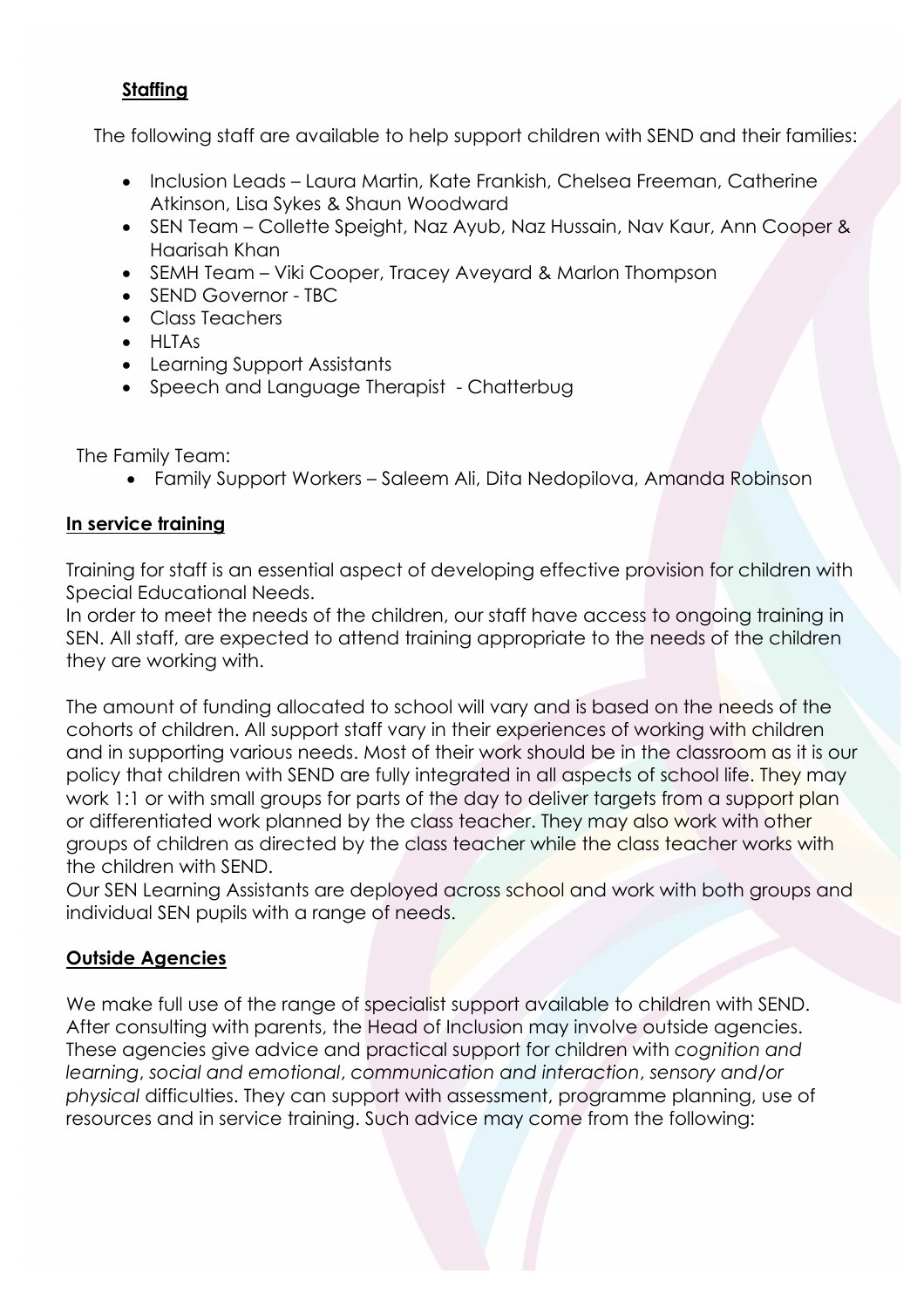- The Integrated Support and Psychology Service including Educational Psychology , Complex Needs Team, Early Years Special Educational Needs Inclusion Team (EYSENIT) and SENST
- Specialist Training in Autism and Raising Standards (STARS)
- Speech and Language Therapy (SaLT)
- School Nursing Team
- The Visually Impaired Team
- The Deaf and Hearing Impaired Team (DAHIT)
- Occupational Therapy (OT)
- Physiotherapy Team
- Child and Adolescent Mental Health (CAMHS)
- CHESS Cluster referrals (NEST Space)
- Children's Social Work Services

# **The Governing Body**

The Governing Body, in cooperation with the Head of Inclusion and the head teacher, has overall responsibility in ensuring that all children with SEND receive appropriate support. The Governing Body will support the in service training needs of staff to improve standards.

SEND Governor – TBC at Autumn T&L Committee

# **Responsibility For Co-Ordination Of SEN Provision**

Inclusion Leads - Laura Martin, Kate Frankish, Chelsea Freeman, Catherine Atkinson, Lisa Sykes & Shaun Woodward

## **Arrangements For Co-Coordinating SEN Provision**

Inclusion Leads - Laura Martin, Kate Frankish, Chelsea Freeman, Catherine Atkinson, Lisa Sykes & Shaun Woodward

The Inclusion Leads are responsible for the day to day co-ordination of staffing and resources for children with specific needs. In addition to this they are also responsible for

- **Liaison with teachers**
- **Aspects of case diagnosis**
- **Consultation and advice on the setting of Individual/ Group Support and** Behavioural Programmes,
- **Reviewing progress**
- The initiation, administration and co-ordination of EHCP procedures,
- **Liaison with outside agencies,**
- **Liaison with and counselling of parents,**
- Co-ordinating resources,
- Maintaining and analysing the composition of the school's Special Educational Needs Register,
- Maintaining the school Funding For Inclusion Register (FFI) and preparing the annual FFI Return
- **•** Overseeing records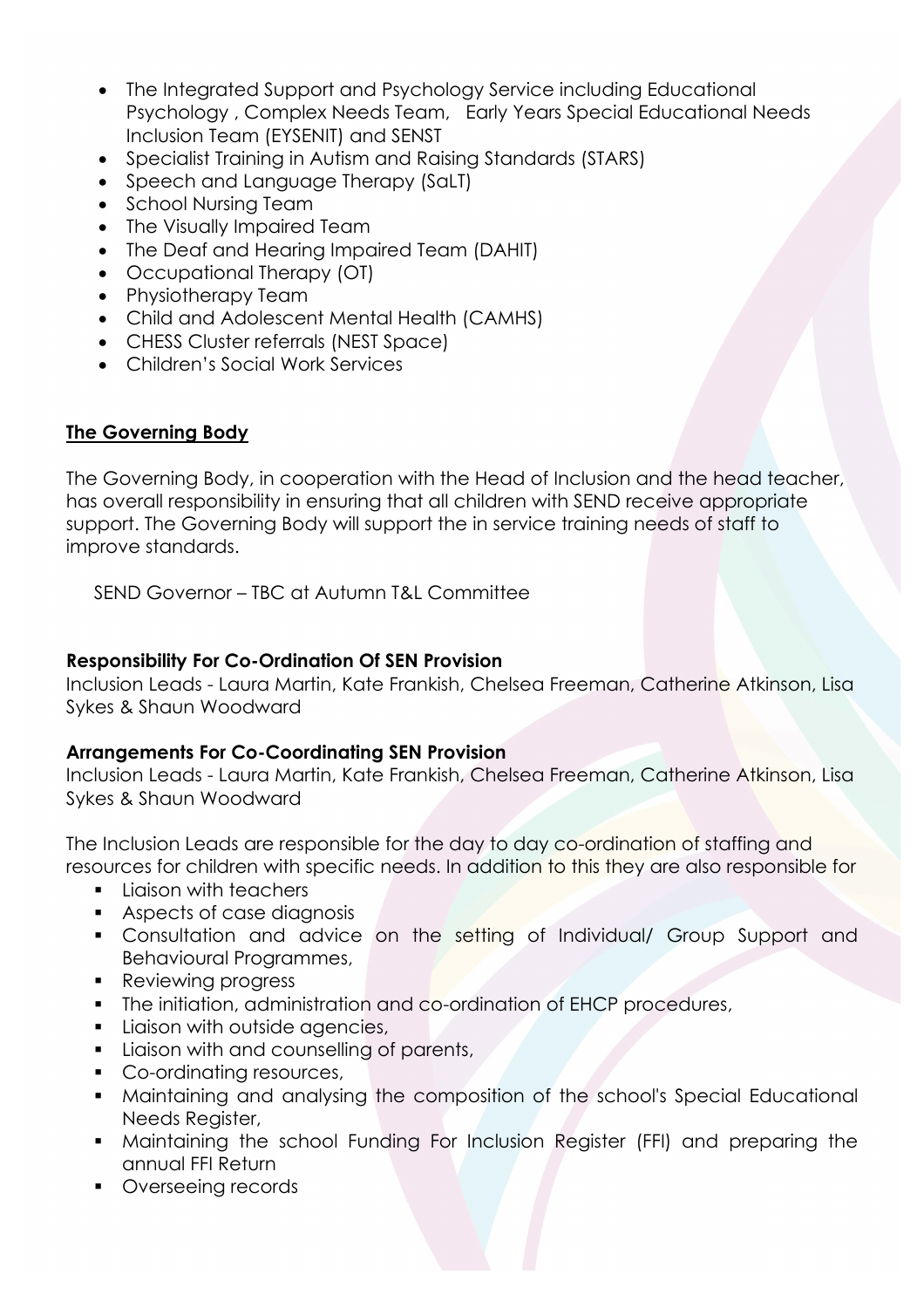- **Staff training**
- **Consulting and informing the Governing Body**
- **Ligison with the SEN Governor.**

# **The Head Teacher**

It is the responsibility of the Head teacher

- To work alongside the Governing Body, ensuring that the policy and its related procedures and strategies are implemented.
- Ensure that all staff are aware of their responsibilities under the policy and are given appropriate training and support.
- To take disciplinary action against staff or pupils who discriminate or contravene the policy.
- Ensure that issues of equality and inclusion are addressed within the curriculum.
- To deal with reported incidents, difficulties and complaints.

The Head teacher supports the Special Educational Needs Policy and is involved in referral procedures and prioritising of cases. Special Educational Needs cases and their management are discussed regularly as appropriate.

# **All Staff**

It is the responsibility of all staff**:** 

- To be fully aware of the school's procedures for identifying, assessing and making provision for pupils with SEND.
- To not discriminate on grounds of disability or other equality issues and to fully embrace Principles of Inclusion in their daily practice.
- To keep up-to-date with legislation by attending training and information events organised by the school or other agencies.

## **Teaching Staff**

It is the responsibility of the teachers

- To ensure that all pupils have full access to the curriculum at their identified level.
- To promote the Principles of Inclusion and diversity through teaching and through relations with pupils, staff, parents and carers, governors and the wider community.

## **Facilities For Pupils With SEN Or Who Are Disabled**

The school is equipped with ramp sections in the playground. There is a centralised toilet and changing facility suitable for wheelchair access.

## **Working In Partnership With Parents and Carers**

Hovingham Primary values our parents/carers taking an active and supportive role in their children's education. At every stage the school seeks to be supportive and inform parents